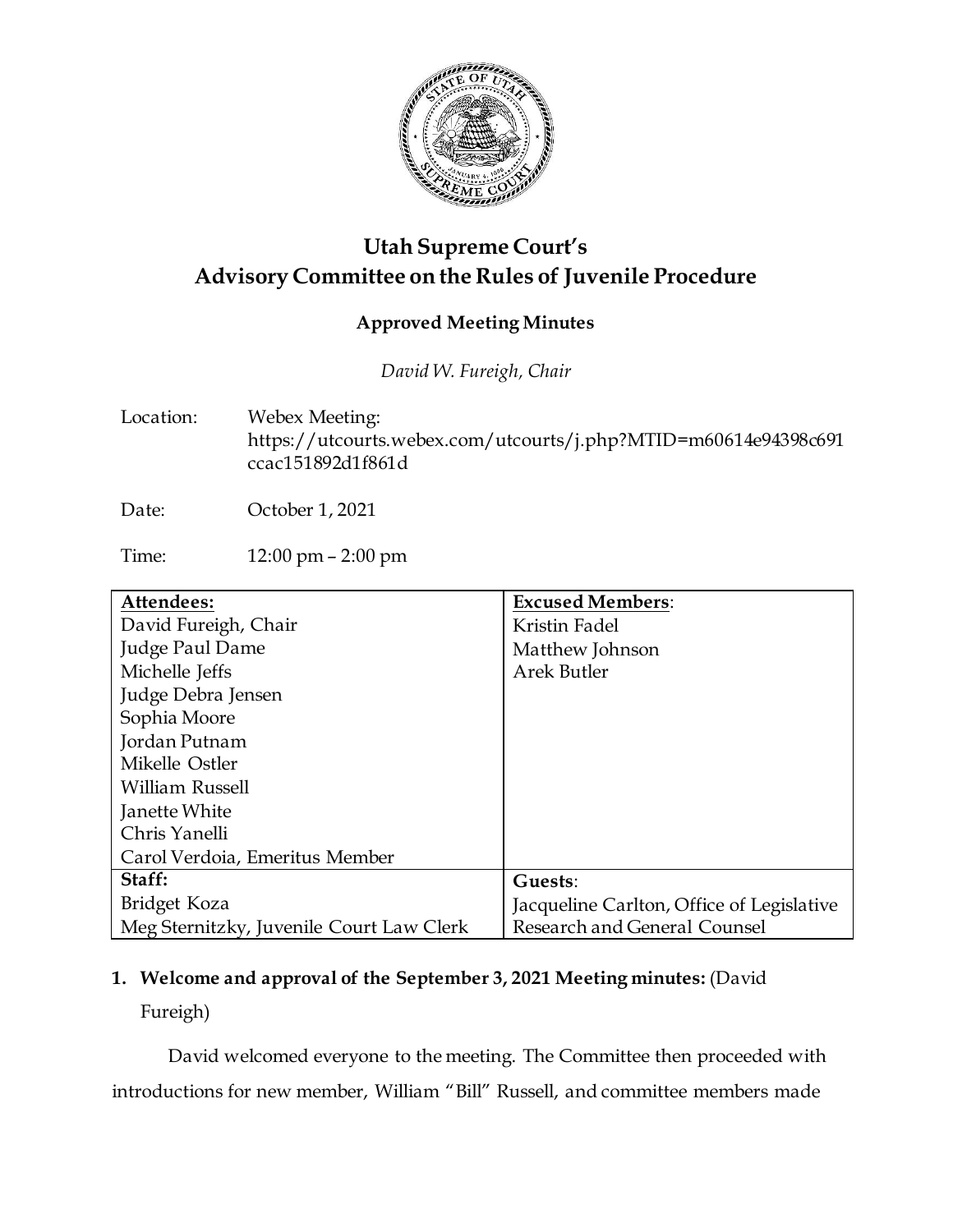professional practice disclosures as required by Rule 11-101 of the Supreme Court Rules of Professional Practice. David asked for approval of the minutes.

*Judge Dame questioned the discussion on page 5 of the minutes. Judge Dame did not recall discussing the timeframes in Rule 60. Other committee members recalled this discussion, and Judge Dame withdrew his question. Sophia Moore motioned to approve the September 3, 2021 meeting minutes. Janette White seconded the motion with the amendment and it passed unanimously.*

#### **2. Action: Rule 17**: The Petition

Bridget Koza reviewed with the committee language that was previously in Juvenile Rule  $17(c)(2)$  that was removed. The first sentence in  $(c)(2)$  states "[p]etitions for adjudication expungements must meet all of the criteria of Utah Code section 80-6- 1004 and petitioner," and it should state "[p]etitions for adjudication expungements must meet all of the criteria of Utah Code section 80-6-1004 and shall state: the name, age , and residence of the petitioner." The underlined language was previously there before the committee updated the Rule this year.

*Judge Dame motioned to present the revised Rule 17 (Draft October 1, 2021) with the addition of the added language in paragraph (c)(2) to the Supreme Court for final publication. Sophia Moore seconded the motion and it passed unanimously.*

**3. Discussion & Action:** Rule 8: Rights of minors while in detention, Rule 27A: Admissibility of statements given by minors, and Rule 55: Transfer of minors who present a danger in detention**:** (David Fureigh)

David Fureigh reviewed with the Committee Rules 8, 27A, and 55 that were sent back to the Committee from the Supreme Court. The committee first reviewed Rule 8. The language from the Juvenile Code was stricken and paragraphs (a) and (c) remained. Bridget Koza proposed amending paragraph (a) to read "[i]mmediately after being admitted to a detention facility, a minor shall be advised of their rights listed in Utah Code section 80-6-205." Bridget noted that the Juvenile Code may be amended to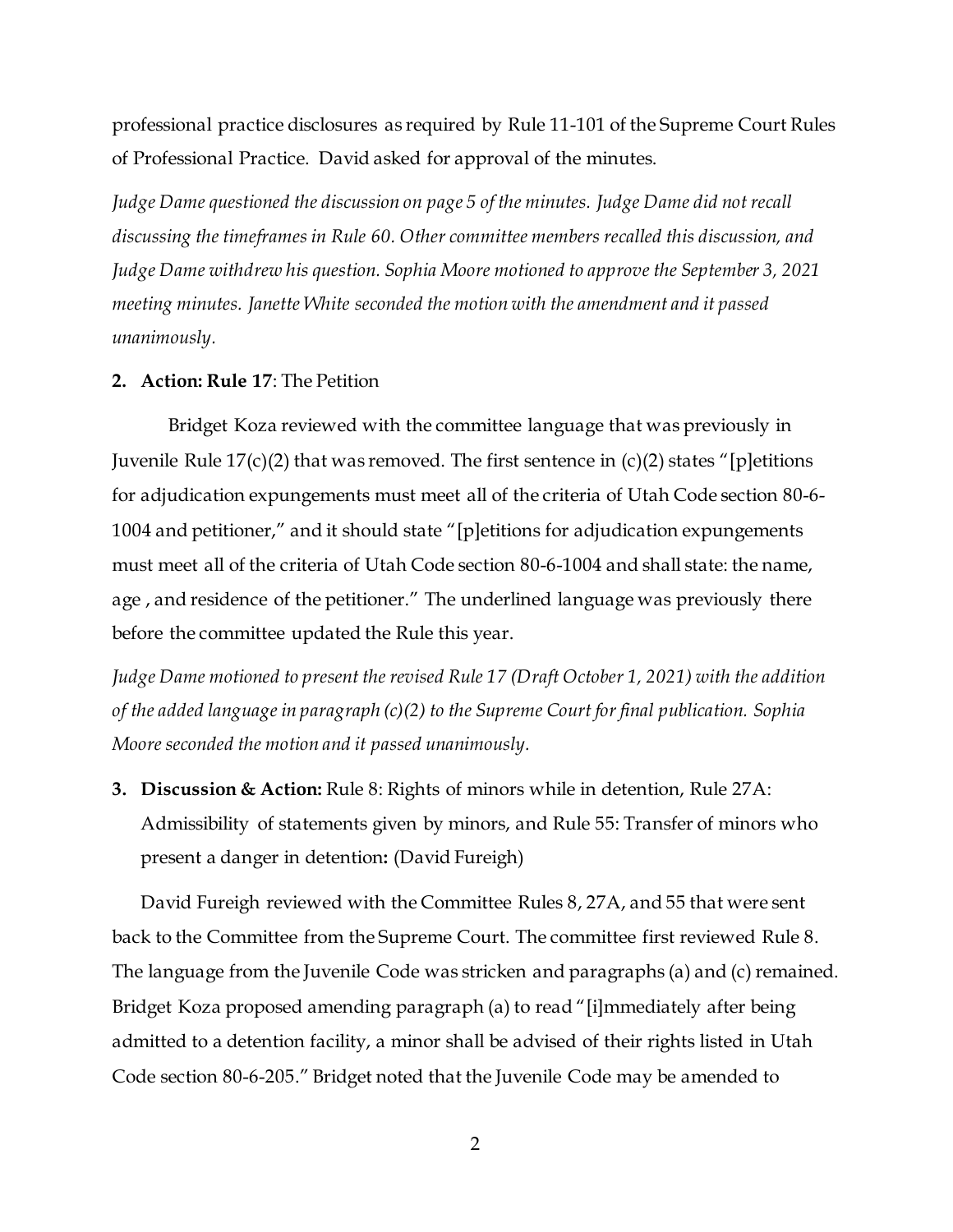include language about advising a minor of their rights in detention. The committee discussed the need to keep paragraph (a) until the statute was revised, at which point, they could revisit the rule. David likewise commented that it may be appropriate to keep the rule with the references to the statute, because law enforcement relies on the rule. Judge Dame also noted that paragraph (c) should be changed to paragraph (b), and this change was made.

The committee proceeded to discuss the advisory committee note to Rule 8. The committee discussed the purpose of the advisory committee note and whether it should be deleted. David noted that if the advisory committee note is deleted it may be difficult to reintroduce. Carol Verdoia agreed to reach out to JJS regarding reference to Utah Administrative Rule R547-13-1 in the advisory committee note, whether reference to this rule is necessary, and whether there are any future plans to change this rule before the committee decided to delete the advisory committee note.

## *The committee agreed to continuing discussion Rule 8 and have it be placed on the November 5, 2021 meeting agenda.*

The committee then discussed Rule 27A. The language from the Juvenile Code was stricken and paragraph (a) and paragraph (d), revised to paragraph (b), remained. David raised an issue with paragraph (b), which was amended to read "[t]he state shall retain the burden of proving that the waiver of the child's constitutional rights was knowing, voluntary, and satisfied the requirements outlined in Utah Code section 80-6- 206." David questioned whether there is any basis in case law for placing the burden on the state to prove that the waiver of the child's constitutional rights is knowing and voluntary. Bill noted that this is based in Fifth Amendment case law. David and other committee members noted, however, that 80-6-206 does not indicate that the state bears the burden to prove the requirements in 80-6-206. Carol commented that the origin of this suggested change was based on public policy considerations. David questioned whether the rule was needed, but the committee agreed to keep the rule, since this burden is not addressed in the statute. Judge Dame also commented that "the" should

3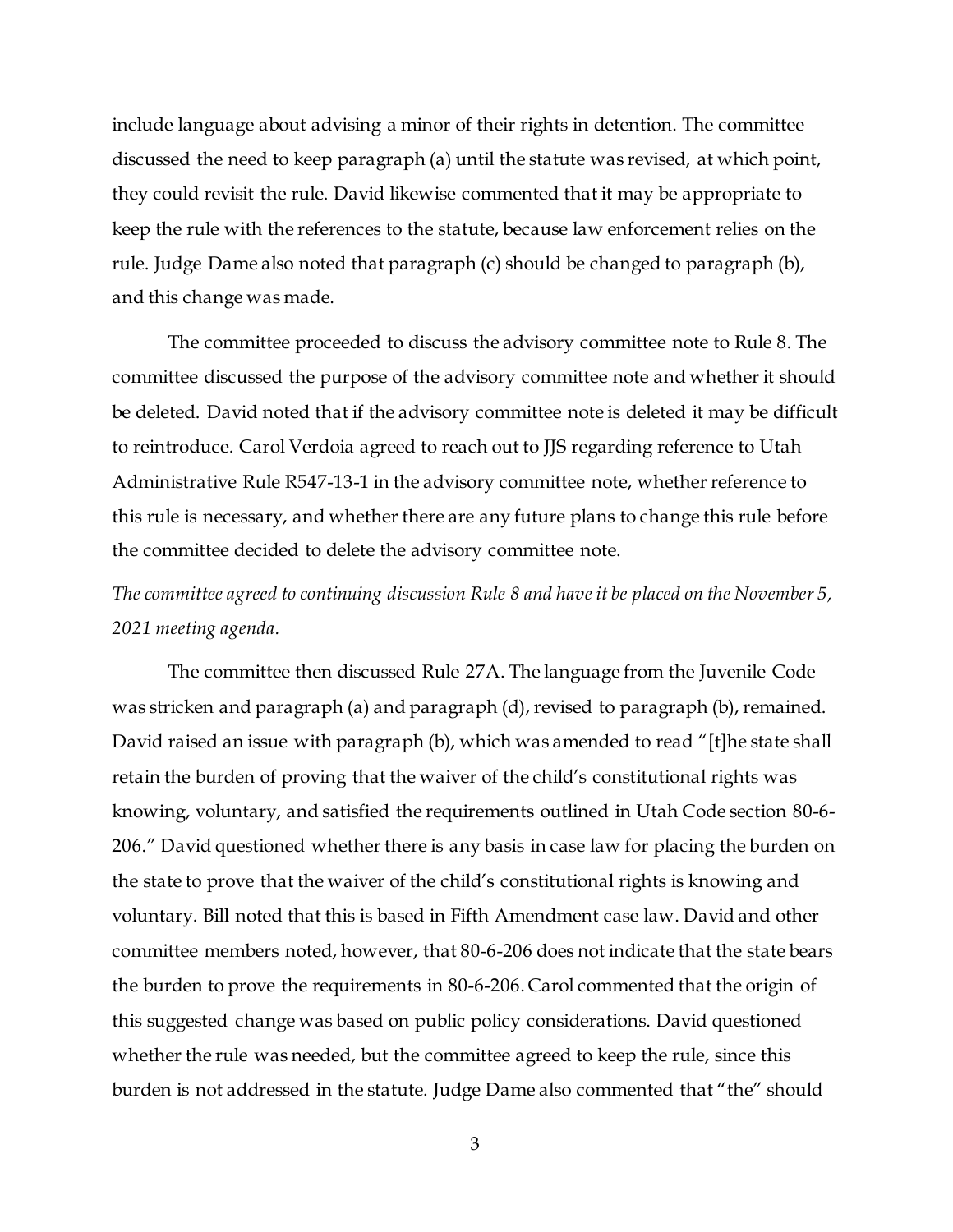be changed to "the" before "waiver." The committee agreed and made the recommended change.

The committee then discussed whether they should keep 8(a), which was amended to read "[t]he interrogation of a child for an offense is governed by Utah Code section 80-6-206." Bill commented that the rule seemed redundant. Chris Yanelli commented that with the addition of "custodial" in front of "interrogation" the rule could be helpful in clarifying that Utah Code section 80-6-206 only applies to custodial interrogations. The committee agreed and made the recommended change. Sophia Moore also made the suggestions that it might be helpful to state the burden—to add "by a preponderance of the evidence" after "proving." The committee agreed and made the recommended change.

Judge Dame also questioned why the rule changed "minor" to "child," and it was noted that this is the language used in the statute. Sophia then commented that the title should be changed "Admissibility of statements given by a child." The committee agreed and made the recommended change.

*Judge Dame motioned to present the revised Rule 27A (Draft October 1, 2021) with changes to the Supreme Court for approval to be sent out for an initial 45-day comment period. Bill Russell seconded the motion and it passed unanimously.* 

The committee lastly discussed Rule 55. Bridget noted that the rule had been changed to reference the statute. Judge Dame asked whether the rule should be deleted, since it only references the statute. David noted that it would be the preference of the Supreme Court for the rule to be deleted.

*Judge Dame motioned to delete Rule 55 and send it to the Supreme Court for approval to be sent out for an initial 45-day comment period. Janette White seconded the motion and it passed unanimously.*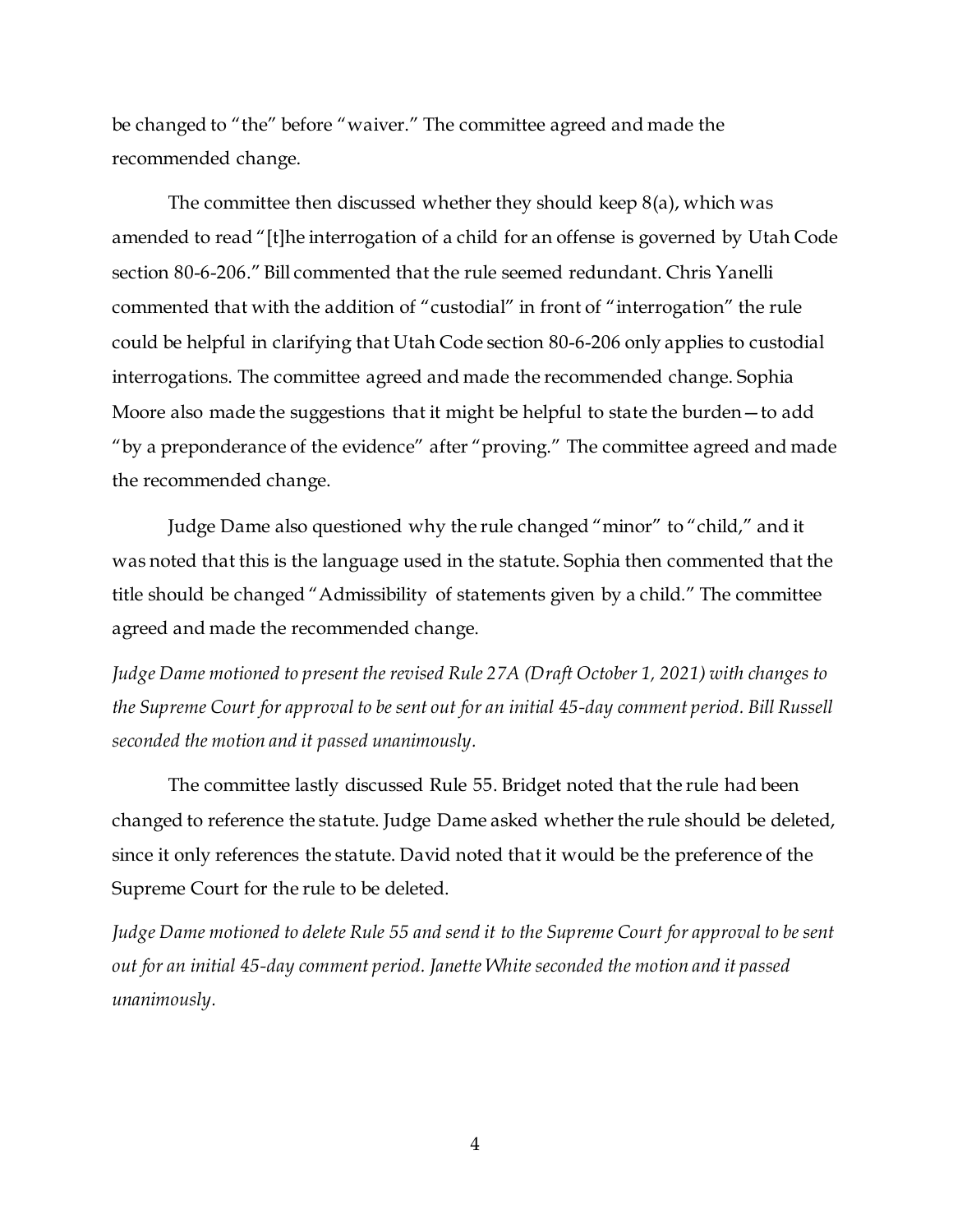#### **4. Action:** Rule 37: Child Protective Orders: (Bridget Koza)

Bridget Koza reviewed with the committee that Rule 37 was sent out for comment and no comments were received. Bridget also reviewed that the committee started having a discussion on paragraph (d) regarding the right to counsel in private petitions. Bridget noted that past meeting minutes indicated that the Supreme Court wanted paragraph (d) to be in the rule rather than as an advisory note.

Judge Dame first suggested that it would be more accurate to reference Title 78B "Part 1 and Part 2" rather than "et seq." in Rule  $37(a)$ . The committee agreed and the language was changed to "Utah Code Title 78B, Chapter 7, Part 1, General Provisions and Part 2, Child Protective Orders."

The committee then continued its discussion on paragraph (d). Sophia Moore suggested getting rid of paragraph (d), because it is confusing. Judge Dame agreed and noted that there is no right to counsel in private petitions. Carol Verdoia indicated that in past discussions regarding the rule the Bench wanted to leave it within a judge's discretion to appoint counsel in private petitions. Judge Jensen suggested polling the judges. Janette White suggested submitting the rule for comment, which would allow judges to comment on the rule. The committee agreed to submit the rule for comment.

*Judge Dame motioned to approve the amendments to Rule 37 and present the revised Rule 37 (Draft October 1, 2021) with changes to the Supreme Court for approval to be sent out for additional 45-day comment period*. *Judge Jensen seconded the motion and it passed it unanimously.*

#### **5. Discussion & Action:** Rule 45: Pre-disposition reports and social studies: (Sophia Moore & Matthew Johnson)

Sophia Moore discussed with the committee proposed amendments to Rule 45. Judge Dame asked whether "adjudication" needed to be added after "petition" in Rule 45(a)(1). Bridget clarified that probation usually starts preparing disposition reports when the petition is filed.

5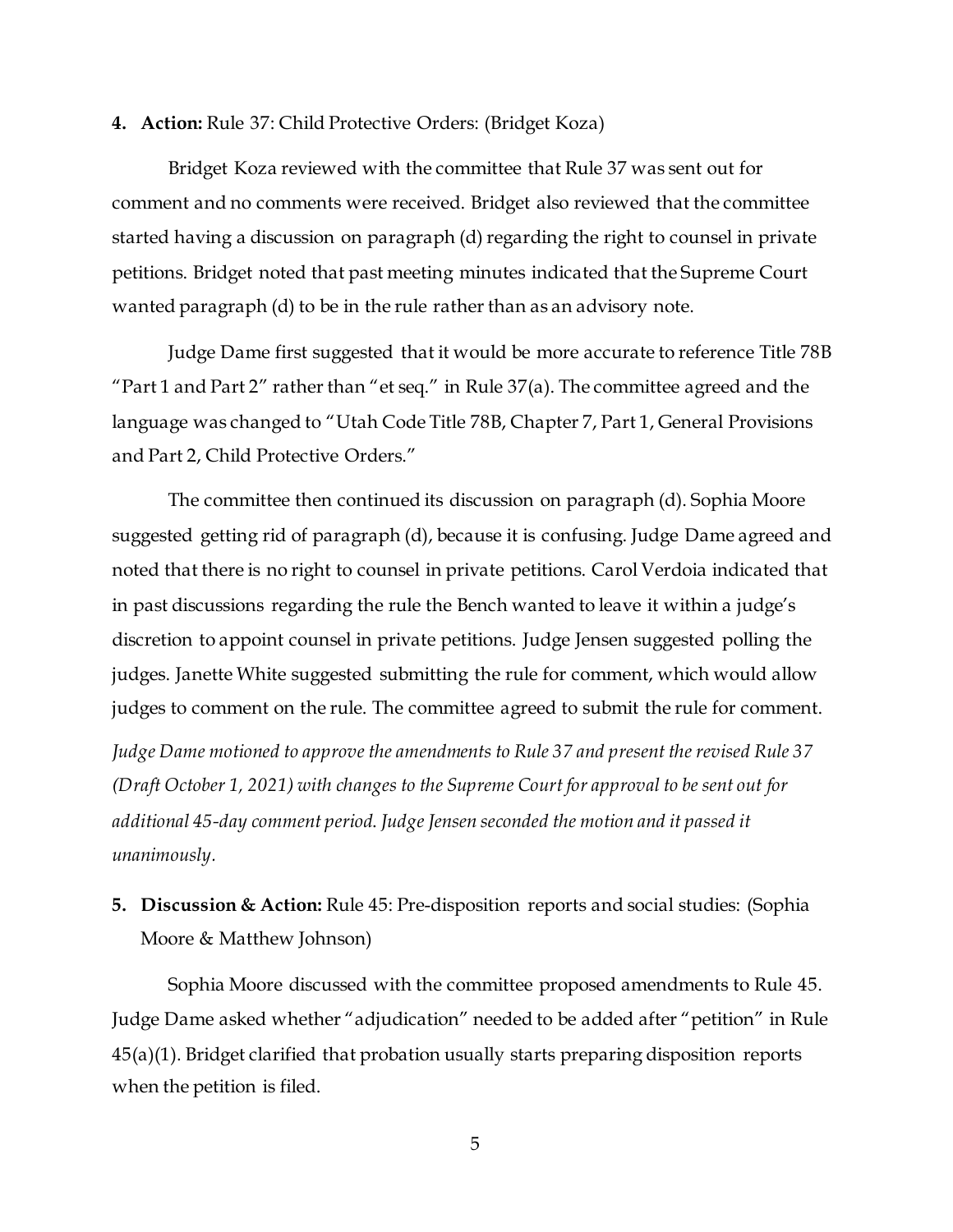The committee then had a lengthy discussion on pre-adjudication reports and the ability of the court to view dispositional reports prior to adjudication. The committee noted that pre-adjudication reports should not be a practice and that judges should not be able to view disposition reports prior to adjudication. Janette White proposed changing the language from "the dispositional report shall not be submitted to or consider by the judge" to "the dispositional report should not be viewed or considered by the judge" under Rule 45(a)(3) – that way the report could be uploaded to CARE but not viewed by the judge. The committee agreed and this recommended change was made. Mikelle Ostler also commented that is may be an issue of JA training—that JAs need to be trained not to upload dispositional reports to judicial workspaces.

The committee then discussed Rule 45(b), dispositional reports in abuse, neglect, and dependency cases. David Fureigh commented that 45(b)(1) only addresses the disposition of the minor rather than the family. The committee discussed how the rule should not limit reports to a minor but should include family progress. The committee had a lengthy discussion on what could replace the term "minor." There was a suggestion to change "minor" to "family," but the committee agreed this would not encompass custodians or some guardians. Other members noted that the rule reads the way it does, because it is about the status of the minor, not the parents. The committee ultimately agreed to change minor, at line 26, to "case" and to leave "minor," at line 28, for a later discussion. The committee agreed to send the rule out for comment with the recodification changes and address this issue later. Sophia made the additional recommendation to remove "dispositional" and refer to them as reports, but Bridget Koza noted that the statute refers to them as dispositional reports.

The committee also discussed why there was a reference to 80-6-307, dispositional reports in delinquency case, in the section on abuse, neglect, and dependency. The committee discussed how 80-3-408 references 80-6-307—that reports have to be submitted in the same manner. Janette White suggested including a reference to 80-3- 405, the citation to dispositional hearings, in paragraph (b)(2). Bridget noted, however,

6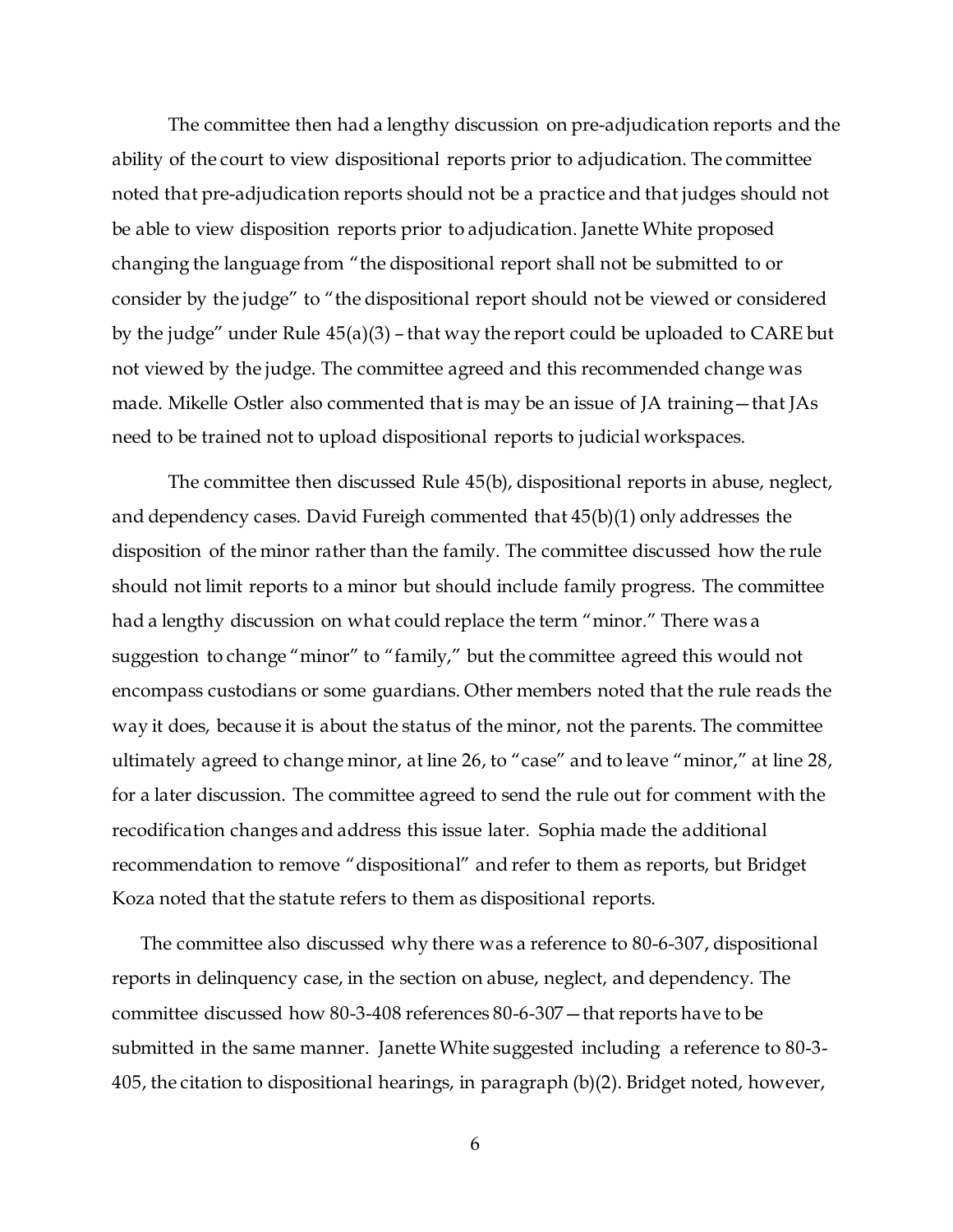that 80-3-405 does not refer to reports. The committee then discussed how the second sentence in paragraph (b)(2) is repetitive of the language in the statute, and the committee decided to delete the sentence beginning "[p]ursuant to Utah Code section 80-3-408. . ."

*Judge Dame motioned to approve the amendments to Rule 45 and present the revised Rule 45 (Draft October 1, 2021) with changes to the Supreme Court for approval to be sent out for an initial 45-day comment period*. *Sophia Moore seconded the motion and it passed it unanimously.*

**6. Discussion:** Rule 60: Judicial bypass procedure to authorize minor to consent to an abortion**:** (Judge Paul Dame)

Judge Dame prefaced the discussion regarding amending timeframes in paragraph (d) and statewide practice. Judge Dame noted that the amendment to Rule 60 was an attempt to fix an inadvertent result and restore the rule to its 2007-18 version.

*The committee agreed that the agenda item will be placed as the first item on the November 5, 2021 meeting.*

**7. Discussion:** Rule 25: Pleas and Rule 25A: Withdrawal of Plea: (Bridget Koza)

*The committee did not have time to discuss this agenda item and agreed that the agenda item will be put on the November 5, 2021 meeting.* 

**8. Discussion:** Amending Rule 7: Warrants to allow for ex parte motion to vacate runaway E-Warrants for youth in DCFS custody who have active warrants and have either returned to placed, aged out and DCFS custody is terminated, court jurisdiction is terminated, or new E-Warrant is needed: (David Fureigh)

*The committee did not have time to discuss this agenda item and agreed that the agenda item will be put on the November 5, 2021 meeting.*